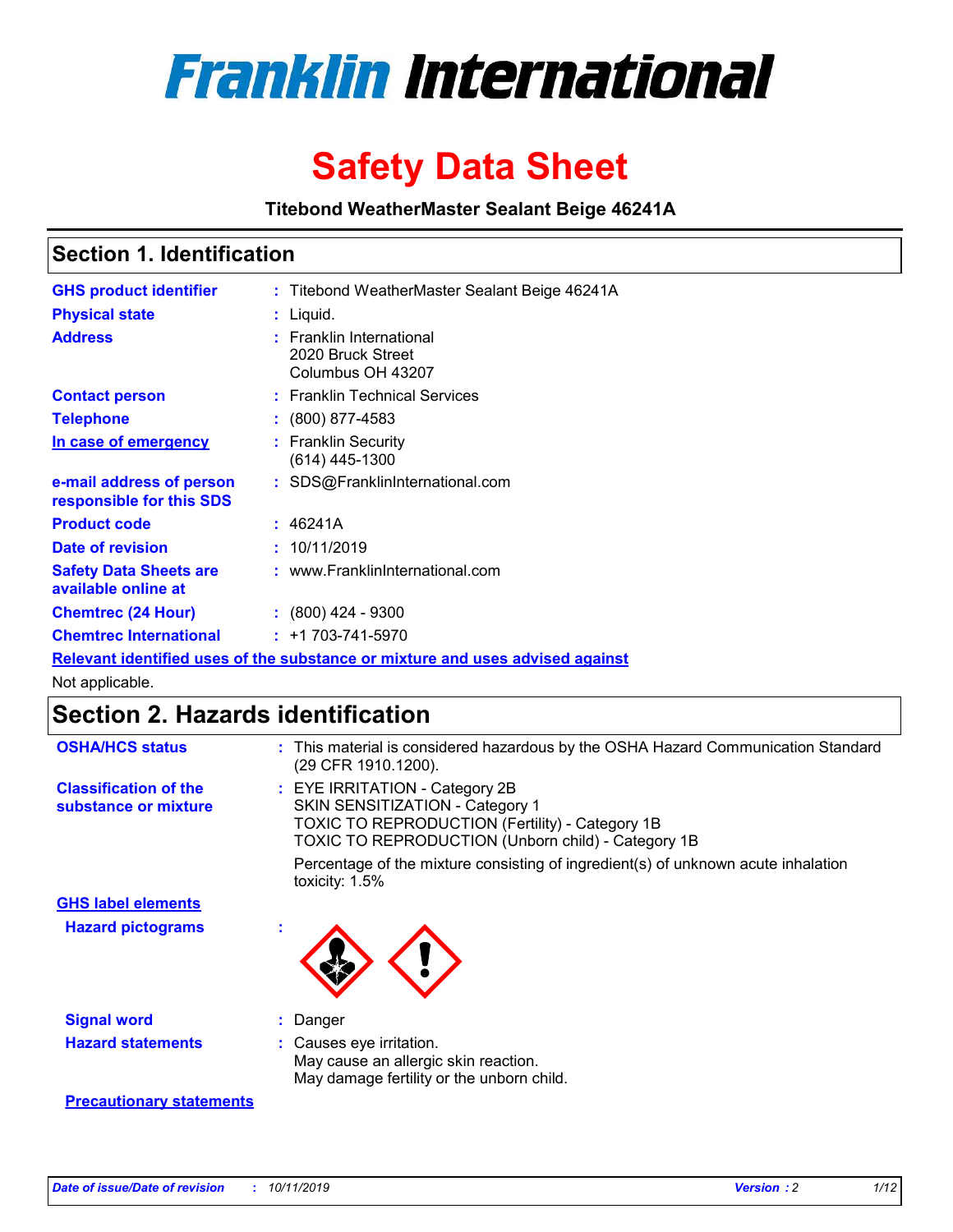### **Section 2. Hazards identification**

| <b>Prevention</b>                          | : Obtain special instructions before use. Do not handle until all safety precautions have<br>been read and understood. Wear protective gloves. Wear eye or face protection.<br>Wear protective clothing. Avoid breathing vapor. Wash hands thoroughly after handling.<br>Contaminated work clothing must not be allowed out of the workplace.                                                        |
|--------------------------------------------|------------------------------------------------------------------------------------------------------------------------------------------------------------------------------------------------------------------------------------------------------------------------------------------------------------------------------------------------------------------------------------------------------|
| <b>Response</b>                            | : IF exposed or concerned: Get medical attention. IF ON SKIN: Wash with plenty of<br>soap and water. Wash contaminated clothing before reuse. If skin irritation or rash<br>occurs: Get medical attention. IF IN EYES: Rinse cautiously with water for several<br>minutes. Remove contact lenses, if present and easy to do. Continue rinsing. If eye<br>irritation persists: Get medical attention. |
| <b>Storage</b>                             | : Store locked up.                                                                                                                                                                                                                                                                                                                                                                                   |
| <b>Disposal</b>                            | : Dispose of contents and container in accordance with all local, regional, national and<br>international regulations.                                                                                                                                                                                                                                                                               |
| <b>Hazards not otherwise</b><br>classified | : Product generates methanol during cure.                                                                                                                                                                                                                                                                                                                                                            |
|                                            |                                                                                                                                                                                                                                                                                                                                                                                                      |

## **Section 3. Composition/information on ingredients**

| <b>Substance/mixture</b><br>Mixture                  |                   |                     |
|------------------------------------------------------|-------------------|---------------------|
| <b>Ingredient name</b>                               | $\frac{9}{6}$     | <b>CAS number</b>   |
| 3-aminopropyltriethoxysilane<br>Dibutyltin dilaurate | l≤3<br>$\leq 0.3$ | 919-30-2<br>77-58-7 |

Any concentration shown as a range is to protect confidentiality or is due to batch variation.

**There are no additional ingredients present which, within the current knowledge of the supplier and in the concentrations applicable, are classified as hazardous to health or the environment and hence require reporting in this section.**

**Occupational exposure limits, if available, are listed in Section 8.**

## **Section 4. First aid measures**

| <b>Description of necessary first aid measures</b> |                                                                                                                                                                                                                                                                                                                                                                                                                                                                                                                                                                                                                                                                                                                                                                           |  |  |  |
|----------------------------------------------------|---------------------------------------------------------------------------------------------------------------------------------------------------------------------------------------------------------------------------------------------------------------------------------------------------------------------------------------------------------------------------------------------------------------------------------------------------------------------------------------------------------------------------------------------------------------------------------------------------------------------------------------------------------------------------------------------------------------------------------------------------------------------------|--|--|--|
| <b>Eye contact</b>                                 | : Immediately flush eyes with plenty of water, occasionally lifting the upper and lower<br>eyelids. Check for and remove any contact lenses. Continue to rinse for at least 10<br>minutes. If irritation persists, get medical attention.                                                                                                                                                                                                                                                                                                                                                                                                                                                                                                                                 |  |  |  |
| <b>Inhalation</b>                                  | : Remove victim to fresh air and keep at rest in a position comfortable for breathing. If<br>not breathing, if breathing is irregular or if respiratory arrest occurs, provide artificial<br>respiration or oxygen by trained personnel. It may be dangerous to the person providing<br>aid to give mouth-to-mouth resuscitation. Get medical attention. If unconscious, place<br>in recovery position and get medical attention immediately. Maintain an open airway.<br>Loosen tight clothing such as a collar, tie, belt or waistband. In case of inhalation of<br>decomposition products in a fire, symptoms may be delayed. The exposed person may<br>need to be kept under medical surveillance for 48 hours.                                                       |  |  |  |
| <b>Skin contact</b>                                | : Wash with plenty of soap and water. Remove contaminated clothing and shoes. Wash<br>contaminated clothing thoroughly with water before removing it, or wear gloves.<br>Continue to rinse for at least 10 minutes. Get medical attention. In the event of any<br>complaints or symptoms, avoid further exposure. Wash clothing before reuse. Clean<br>shoes thoroughly before reuse.                                                                                                                                                                                                                                                                                                                                                                                     |  |  |  |
| <b>Ingestion</b>                                   | : Wash out mouth with water. Remove dentures if any. Remove victim to fresh air and<br>keep at rest in a position comfortable for breathing. If material has been swallowed and<br>the exposed person is conscious, give small quantities of water to drink. Stop if the<br>exposed person feels sick as vomiting may be dangerous. Do not induce vomiting<br>unless directed to do so by medical personnel. If vomiting occurs, the head should be<br>kept low so that vomit does not enter the lungs. Get medical attention. Never give<br>anything by mouth to an unconscious person. If unconscious, place in recovery position<br>and get medical attention immediately. Maintain an open airway. Loosen tight clothing<br>such as a collar, tie, belt or waistband. |  |  |  |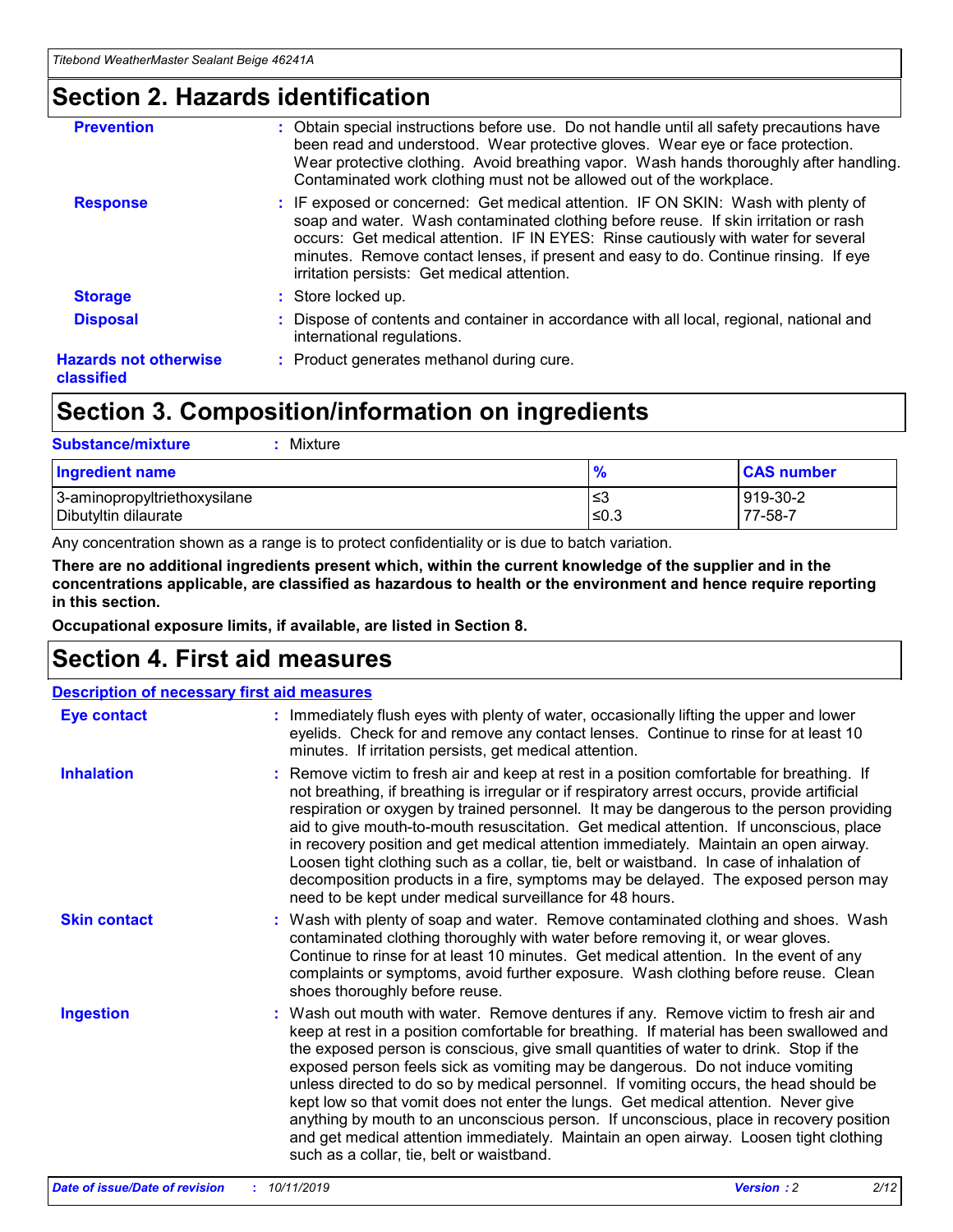## **Section 4. First aid measures**

| Most important symptoms/effects, acute and delayed |                                       |                                                                                                                                                                                                                                                                                                                                                                                                                 |  |  |  |
|----------------------------------------------------|---------------------------------------|-----------------------------------------------------------------------------------------------------------------------------------------------------------------------------------------------------------------------------------------------------------------------------------------------------------------------------------------------------------------------------------------------------------------|--|--|--|
|                                                    | <b>Potential acute health effects</b> |                                                                                                                                                                                                                                                                                                                                                                                                                 |  |  |  |
| <b>Eye contact</b>                                 |                                       | : May cause eye irritation.                                                                                                                                                                                                                                                                                                                                                                                     |  |  |  |
| <b>Inhalation</b>                                  |                                       | : No known significant effects or critical hazards.                                                                                                                                                                                                                                                                                                                                                             |  |  |  |
| <b>Skin contact</b>                                |                                       | : May cause skin irritation.                                                                                                                                                                                                                                                                                                                                                                                    |  |  |  |
| <b>Ingestion</b>                                   |                                       | : No known significant effects or critical hazards.                                                                                                                                                                                                                                                                                                                                                             |  |  |  |
| <b>Over-exposure signs/symptoms</b>                |                                       |                                                                                                                                                                                                                                                                                                                                                                                                                 |  |  |  |
| <b>Eye contact</b>                                 |                                       | : Adverse symptoms may include the following:<br>irritation<br>watering<br>redness                                                                                                                                                                                                                                                                                                                              |  |  |  |
| <b>Inhalation</b>                                  |                                       | : Adverse symptoms may include the following:<br>reduced fetal weight<br>increase in fetal deaths<br>skeletal malformations                                                                                                                                                                                                                                                                                     |  |  |  |
| <b>Skin contact</b>                                |                                       | : Adverse symptoms may include the following:<br>irritation<br>redness<br>reduced fetal weight<br>increase in fetal deaths<br>skeletal malformations                                                                                                                                                                                                                                                            |  |  |  |
| <b>Ingestion</b>                                   |                                       | : Adverse symptoms may include the following:<br>reduced fetal weight<br>increase in fetal deaths<br>skeletal malformations                                                                                                                                                                                                                                                                                     |  |  |  |
|                                                    |                                       | <b>Indication of immediate medical attention and special treatment needed, if necessary</b>                                                                                                                                                                                                                                                                                                                     |  |  |  |
| <b>Notes to physician</b>                          |                                       | : In case of inhalation of decomposition products in a fire, symptoms may be delayed.<br>The exposed person may need to be kept under medical surveillance for 48 hours.                                                                                                                                                                                                                                        |  |  |  |
| <b>Specific treatments</b>                         |                                       | : No specific treatment.                                                                                                                                                                                                                                                                                                                                                                                        |  |  |  |
| <b>Protection of first-aiders</b>                  |                                       | : No action shall be taken involving any personal risk or without suitable training. If it is<br>suspected that fumes are still present, the rescuer should wear an appropriate mask or<br>self-contained breathing apparatus. It may be dangerous to the person providing aid to<br>give mouth-to-mouth resuscitation. Wash contaminated clothing thoroughly with water<br>before removing it, or wear gloves. |  |  |  |

**See toxicological information (Section 11)**

### **Section 5. Fire-fighting measures**

| <b>Extinguishing media</b>                             |                                                                                                                                                                                                     |
|--------------------------------------------------------|-----------------------------------------------------------------------------------------------------------------------------------------------------------------------------------------------------|
| <b>Suitable extinguishing</b><br>media                 | : Use an extinguishing agent suitable for the surrounding fire.                                                                                                                                     |
| <b>Unsuitable extinguishing</b><br>media               | : None known.                                                                                                                                                                                       |
| <b>Specific hazards arising</b><br>from the chemical   | : In a fire or if heated, a pressure increase will occur and the container may burst.                                                                                                               |
| <b>Hazardous thermal</b><br>decomposition products     | : Decomposition products may include the following materials:<br>carbon dioxide<br>carbon monoxide<br>nitrogen oxides<br>metal oxide/oxides                                                         |
| <b>Special protective actions</b><br>for fire-fighters | : Promptly isolate the scene by removing all persons from the vicinity of the incident if<br>there is a fire. No action shall be taken involving any personal risk or without suitable<br>training. |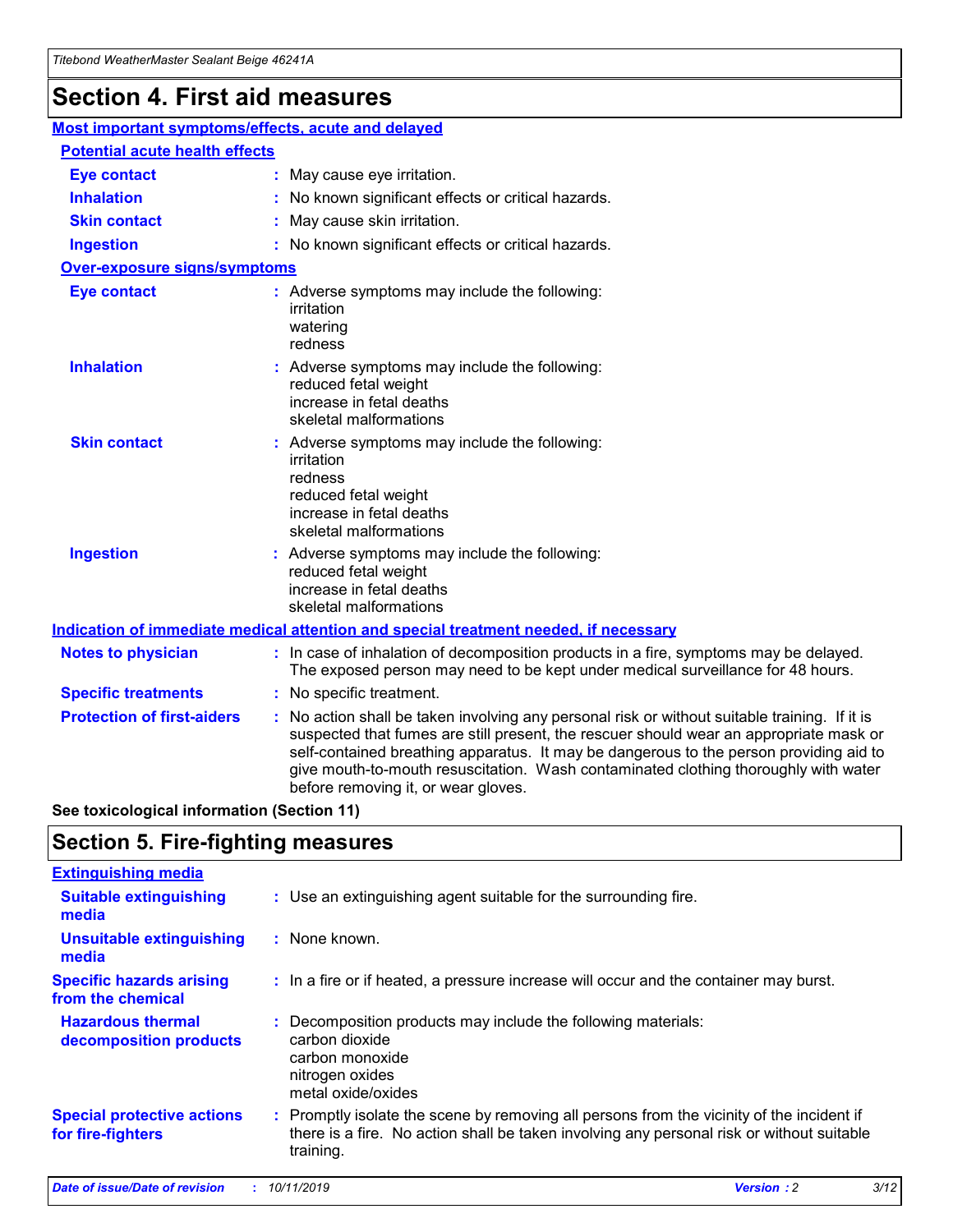### **Section 5. Fire-fighting measures**

**Special protective equipment for fire-fighters** Fire-fighters should wear appropriate protective equipment and self-contained breathing **:** apparatus (SCBA) with a full face-piece operated in positive pressure mode.

### **Section 6. Accidental release measures**

#### **Personal precautions, protective equipment and emergency procedures**

| For non-emergency<br>personnel                               | : No action shall be taken involving any personal risk or without suitable training.<br>Evacuate surrounding areas. Keep unnecessary and unprotected personnel from<br>entering. Do not touch or walk through spilled material. Avoid breathing vapor or mist.<br>Provide adequate ventilation. Wear appropriate respirator when ventilation is<br>inadequate. Put on appropriate personal protective equipment.                                                                                                                                                                                                                                                                                             |
|--------------------------------------------------------------|--------------------------------------------------------------------------------------------------------------------------------------------------------------------------------------------------------------------------------------------------------------------------------------------------------------------------------------------------------------------------------------------------------------------------------------------------------------------------------------------------------------------------------------------------------------------------------------------------------------------------------------------------------------------------------------------------------------|
|                                                              | For emergency responders : If specialized clothing is required to deal with the spillage, take note of any information in<br>Section 8 on suitable and unsuitable materials. See also the information in "For non-<br>emergency personnel".                                                                                                                                                                                                                                                                                                                                                                                                                                                                  |
| <b>Environmental precautions</b>                             | : Avoid dispersal of spilled material and runoff and contact with soil, waterways, drains<br>and sewers. Inform the relevant authorities if the product has caused environmental<br>pollution (sewers, waterways, soil or air).                                                                                                                                                                                                                                                                                                                                                                                                                                                                              |
| <b>Methods and materials for containment and cleaning up</b> |                                                                                                                                                                                                                                                                                                                                                                                                                                                                                                                                                                                                                                                                                                              |
| <b>Small spill</b>                                           | : Stop leak if without risk. Move containers from spill area. Dilute with water and mop up<br>if water-soluble. Alternatively, or if water-insoluble, absorb with an inert dry material and<br>place in an appropriate waste disposal container. Dispose of via a licensed waste<br>disposal contractor.                                                                                                                                                                                                                                                                                                                                                                                                     |
| <b>Large spill</b>                                           | : Stop leak if without risk. Move containers from spill area. Approach release from<br>upwind. Prevent entry into sewers, water courses, basements or confined areas. Wash<br>spillages into an effluent treatment plant or proceed as follows. Contain and collect<br>spillage with non-combustible, absorbent material e.g. sand, earth, vermiculite or<br>diatomaceous earth and place in container for disposal according to local regulations<br>(see Section 13). Dispose of via a licensed waste disposal contractor. Contaminated<br>absorbent material may pose the same hazard as the spilled product. Note: see<br>Section 1 for emergency contact information and Section 13 for waste disposal. |

## **Section 7. Handling and storage**

| <b>Precautions for safe handling</b>                                             |                                                                                                                                                                                                                                                                                                                                                                                                                                                                                                                                                                                                                                                                                                                                                                                                                                                  |
|----------------------------------------------------------------------------------|--------------------------------------------------------------------------------------------------------------------------------------------------------------------------------------------------------------------------------------------------------------------------------------------------------------------------------------------------------------------------------------------------------------------------------------------------------------------------------------------------------------------------------------------------------------------------------------------------------------------------------------------------------------------------------------------------------------------------------------------------------------------------------------------------------------------------------------------------|
| <b>Protective measures</b>                                                       | : Put on appropriate personal protective equipment (see Section 8). Persons with a<br>history of skin sensitization problems should not be employed in any process in which<br>this product is used. Avoid exposure - obtain special instructions before use. Avoid<br>exposure during pregnancy. Do not handle until all safety precautions have been read<br>and understood. Do not get in eyes or on skin or clothing. Do not ingest. Avoid<br>breathing vapor or mist. If during normal use the material presents a respiratory hazard,<br>use only with adequate ventilation or wear appropriate respirator. Keep in the original<br>container or an approved alternative made from a compatible material, kept tightly<br>closed when not in use. Empty containers retain product residue and can be hazardous.<br>Do not reuse container. |
| <b>Advice on general</b><br>occupational hygiene                                 | : Eating, drinking and smoking should be prohibited in areas where this material is<br>handled, stored and processed. Workers should wash hands and face before eating,<br>drinking and smoking. Remove contaminated clothing and protective equipment before<br>entering eating areas. See also Section 8 for additional information on hygiene<br>measures.                                                                                                                                                                                                                                                                                                                                                                                                                                                                                    |
| <b>Conditions for safe storage,</b><br>including any<br><b>incompatibilities</b> | : Store between the following temperatures: 0 to 120 $\degree$ C (32 to 248 $\degree$ F). Store in<br>accordance with local regulations. Store in original container protected from direct<br>sunlight in a dry, cool and well-ventilated area, away from incompatible materials (see<br>Section 10) and food and drink. Store locked up. Keep container tightly closed and<br>sealed until ready for use. Containers that have been opened must be carefully<br>resealed and kept upright to prevent leakage. Do not store in unlabeled containers.<br>Use appropriate containment to avoid environmental contamination. See Section 10 for<br>incompatible materials before handling or use.                                                                                                                                                   |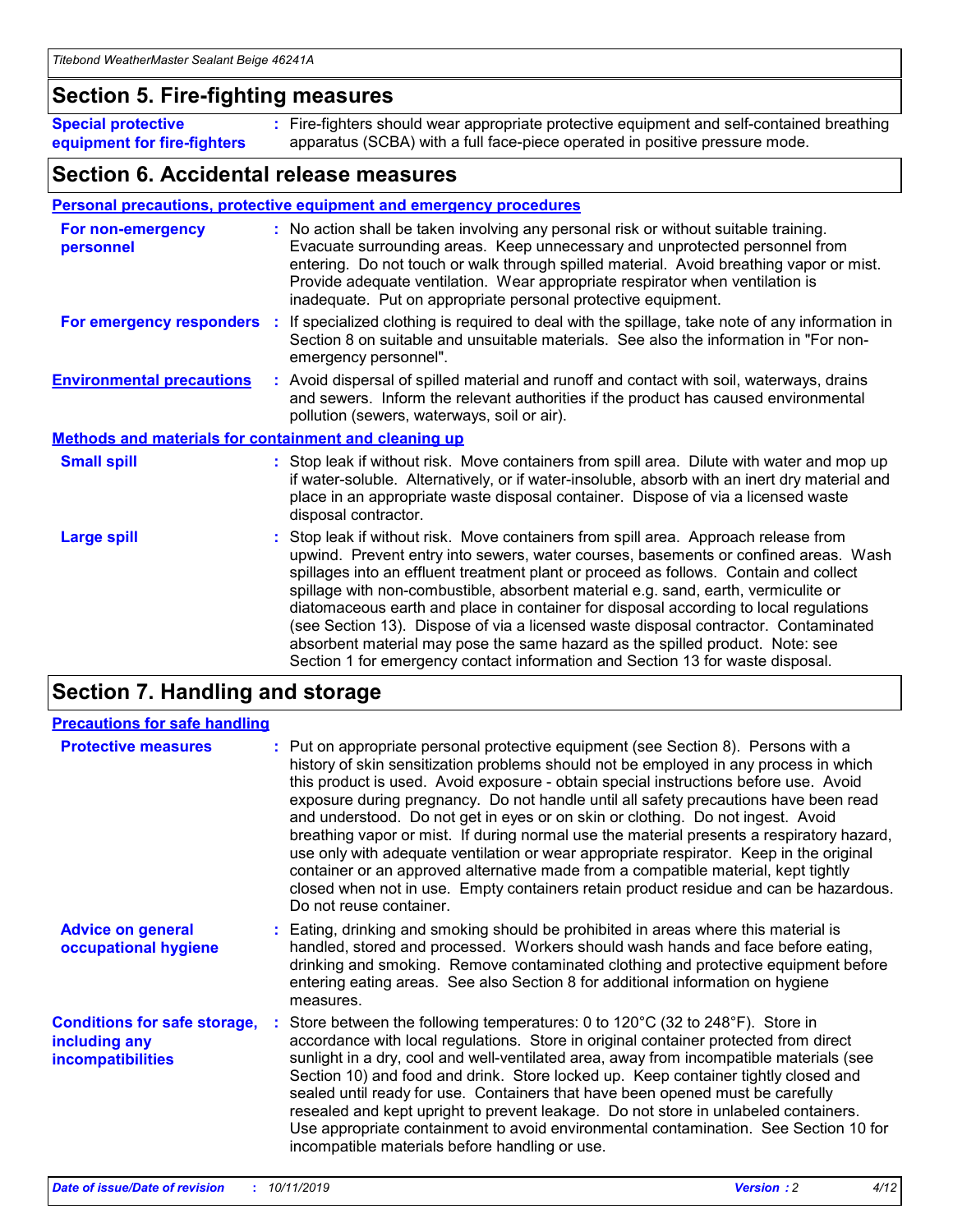## **Section 8. Exposure controls/personal protection**

#### **Control parameters**

#### **Occupational exposure limits**

| <b>Ingredient name</b>                               |    |                                          | <b>Exposure limits</b>                                                                                                                                                                                                                                                                                                                                                                                                                                                                                                                                                                                                 |
|------------------------------------------------------|----|------------------------------------------|------------------------------------------------------------------------------------------------------------------------------------------------------------------------------------------------------------------------------------------------------------------------------------------------------------------------------------------------------------------------------------------------------------------------------------------------------------------------------------------------------------------------------------------------------------------------------------------------------------------------|
| 3-aminopropyltriethoxysilane<br>Dibutyltin dilaurate |    |                                          | None.<br>ACGIH TLV (United States, 3/2019). Absorbed through skin.<br>Notes: as Sn<br>TWA: 0.1 mg/m <sup>3</sup> , (as Sn) 8 hours.<br>STEL: 0.2 mg/m <sup>3</sup> , (as Sn) 15 minutes.<br>NIOSH REL (United States, 10/2016). Absorbed through skin.<br>Notes: as Sn<br>TWA: 0.1 mg/m <sup>3</sup> , (as Sn) 10 hours.<br>OSHA PEL (United States, 5/2018). Notes: as Sn<br>TWA: $0.1 \text{ mg/m}^3$ , (as Sn) 8 hours.<br>OSHA PEL 1989 (United States, 3/1989). Absorbed through skin.<br>Notes: measured as Sn<br>TWA: 0.1 mg/m <sup>3</sup> , (measured as Sn) 8 hours. Form: Organic                           |
| <b>Appropriate engineering</b><br>controls           |    |                                          | : If user operations generate dust, fumes, gas, vapor or mist, use process enclosures,<br>local exhaust ventilation or other engineering controls to keep worker exposure to<br>airborne contaminants below any recommended or statutory limits.                                                                                                                                                                                                                                                                                                                                                                       |
| <b>Environmental exposure</b><br><b>controls</b>     |    |                                          | Emissions from ventilation or work process equipment should be checked to ensure<br>they comply with the requirements of environmental protection legislation. In some<br>cases, fume scrubbers, filters or engineering modifications to the process equipment<br>will be necessary to reduce emissions to acceptable levels.                                                                                                                                                                                                                                                                                          |
| <b>Individual protection measures</b>                |    |                                          |                                                                                                                                                                                                                                                                                                                                                                                                                                                                                                                                                                                                                        |
| <b>Hygiene measures</b>                              |    |                                          | : Wash hands, forearms and face thoroughly after handling chemical products, before<br>eating, smoking and using the lavatory and at the end of the working period.<br>Appropriate techniques should be used to remove potentially contaminated clothing.<br>Contaminated work clothing should not be allowed out of the workplace. Wash<br>contaminated clothing before reusing. Ensure that eyewash stations and safety<br>showers are close to the workstation location.                                                                                                                                            |
| <b>Eye/face protection</b>                           |    |                                          | : Safety eyewear complying with an approved standard should be used when a risk<br>assessment indicates this is necessary to avoid exposure to liquid splashes, mists,<br>gases or dusts. If contact is possible, the following protection should be worn, unless<br>the assessment indicates a higher degree of protection: chemical splash goggles.                                                                                                                                                                                                                                                                  |
| <b>Skin protection</b>                               |    |                                          |                                                                                                                                                                                                                                                                                                                                                                                                                                                                                                                                                                                                                        |
| <b>Hand protection</b>                               |    |                                          | : Chemical-resistant, impervious gloves complying with an approved standard should be<br>worn at all times when handling chemical products if a risk assessment indicates this is<br>necessary. Considering the parameters specified by the glove manufacturer, check<br>during use that the gloves are still retaining their protective properties. It should be<br>noted that the time to breakthrough for any glove material may be different for different<br>glove manufacturers. In the case of mixtures, consisting of several substances, the<br>protection time of the gloves cannot be accurately estimated. |
| <b>Body protection</b>                               |    | handling this product.                   | Personal protective equipment for the body should be selected based on the task being<br>performed and the risks involved and should be approved by a specialist before                                                                                                                                                                                                                                                                                                                                                                                                                                                |
| <b>Other skin protection</b>                         |    | specialist before handling this product. | : Appropriate footwear and any additional skin protection measures should be selected<br>based on the task being performed and the risks involved and should be approved by a                                                                                                                                                                                                                                                                                                                                                                                                                                          |
| <b>Respiratory protection</b>                        | ÷. | aspects of use.                          | Based on the hazard and potential for exposure, select a respirator that meets the<br>appropriate standard or certification. Respirators must be used according to a<br>respiratory protection program to ensure proper fitting, training, and other important                                                                                                                                                                                                                                                                                                                                                         |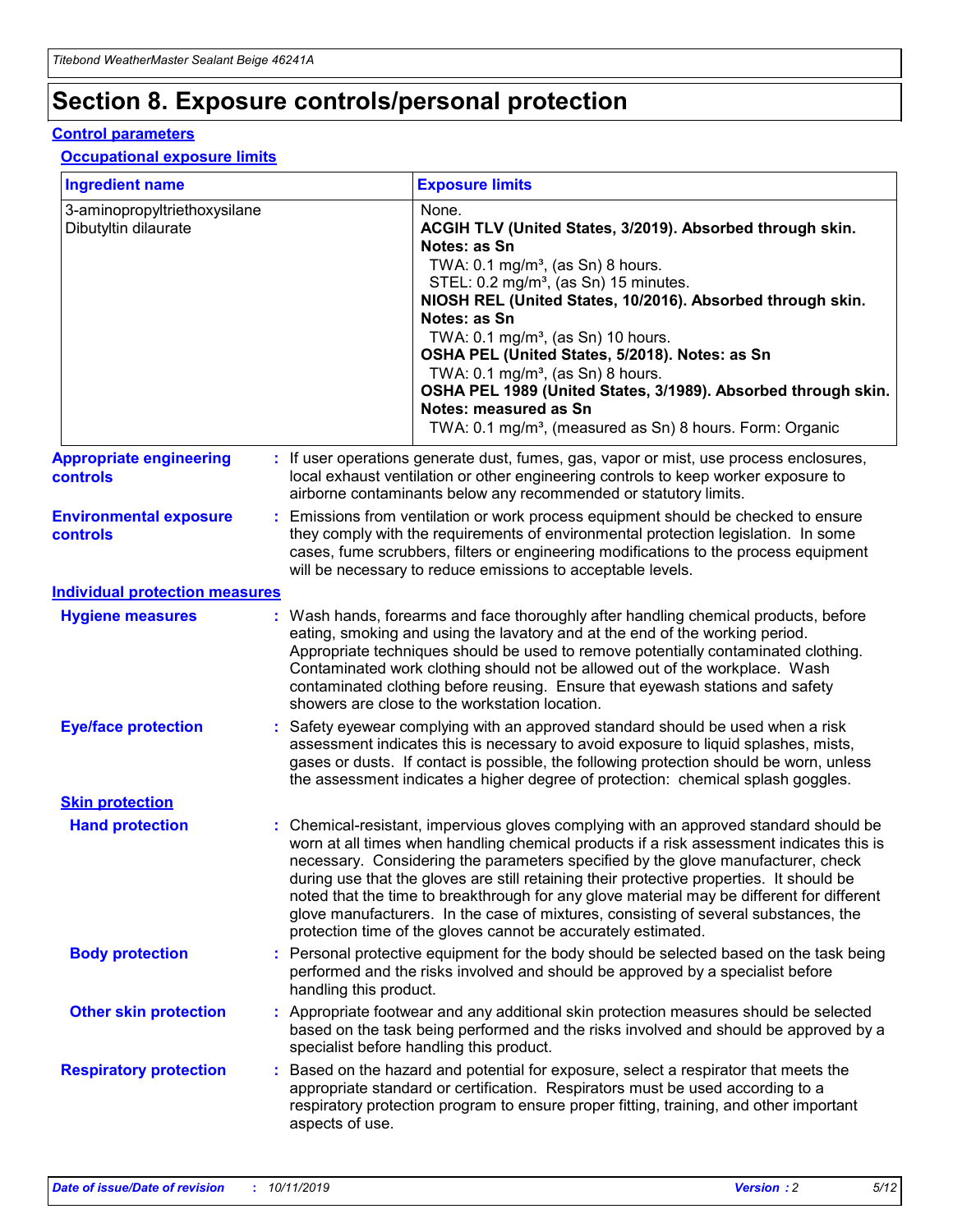### **Section 9. Physical and chemical properties**

#### **Appearance**

| <b>Physical state</b>                             | : Liquid. [Paste.]                                                |
|---------------------------------------------------|-------------------------------------------------------------------|
| <b>Color</b>                                      | Beige.                                                            |
| Odor                                              | None [Slight]                                                     |
| <b>Odor threshold</b>                             | : Not available.                                                  |
| рH                                                | : Not applicable.                                                 |
| <b>Melting point</b>                              | : Not available.                                                  |
| <b>Boiling point</b>                              | : $>100^{\circ}$ C ( $>212^{\circ}$ F)                            |
| <b>Flash point</b>                                | : Closed cup: >200°C (>392°F) [Setaflash.]                        |
| <b>Evaporation rate</b>                           | $:$ <1 (butyl acetate = 1)                                        |
| <b>Flammability (solid, gas)</b>                  | : Not available.                                                  |
| Lower and upper explosive<br>(flammable) limits   | : Not available.                                                  |
| <b>VOC (less water, less</b><br>exempt solvents)  | $: 0$ g/l                                                         |
| <b>Volatility</b>                                 | $: 0\%$ (w/w)                                                     |
| <b>Vapor density</b>                              | : Not available.                                                  |
| <b>Relative density</b>                           | : 1.4329                                                          |
| <b>Solubility</b>                                 | : Insoluble in the following materials: cold water and hot water. |
| <b>Solubility in water</b>                        | : Not available.                                                  |
| <b>Partition coefficient: n-</b><br>octanol/water | : Not available.                                                  |
| <b>Auto-ignition temperature</b>                  | : Not available.                                                  |
| <b>Decomposition temperature</b>                  | : Not available.                                                  |
| <b>Viscosity</b>                                  | : Not available.                                                  |

### **Section 10. Stability and reactivity**

| <b>Reactivity</b>                            |    | : No specific test data related to reactivity available for this product or its ingredients.            |
|----------------------------------------------|----|---------------------------------------------------------------------------------------------------------|
| <b>Chemical stability</b>                    |    | : The product is stable.                                                                                |
| <b>Possibility of hazardous</b><br>reactions |    | : Under normal conditions of storage and use, hazardous reactions will not occur.                       |
| <b>Conditions to avoid</b>                   |    | : No specific data.                                                                                     |
| <b>Incompatible materials</b>                | ٠. | No specific data.                                                                                       |
| <b>Hazardous decomposition</b><br>products   | ÷. | Under normal conditions of storage and use, hazardous decomposition products should<br>not be produced. |

## **Section 11. Toxicological information**

#### **Information on toxicological effects**

#### **Acute toxicity**

| <b>Product/ingredient name</b> | <b>Result</b>           | <b>Species</b> | <b>Dose</b>                | <b>Exposure</b> |
|--------------------------------|-------------------------|----------------|----------------------------|-----------------|
| 3-aminopropyltriethoxysilane   | <b>ILD50 Dermal</b>     | Rabbit         | 4.29 g/kg                  |                 |
| Dibutyltin dilaurate           | ILD50 Oral<br>LD50 Oral | Rat<br>Rat     | $1.57$ g/kg<br>175 $mg/kg$ |                 |
|                                |                         |                |                            |                 |

**Irritation/Corrosion**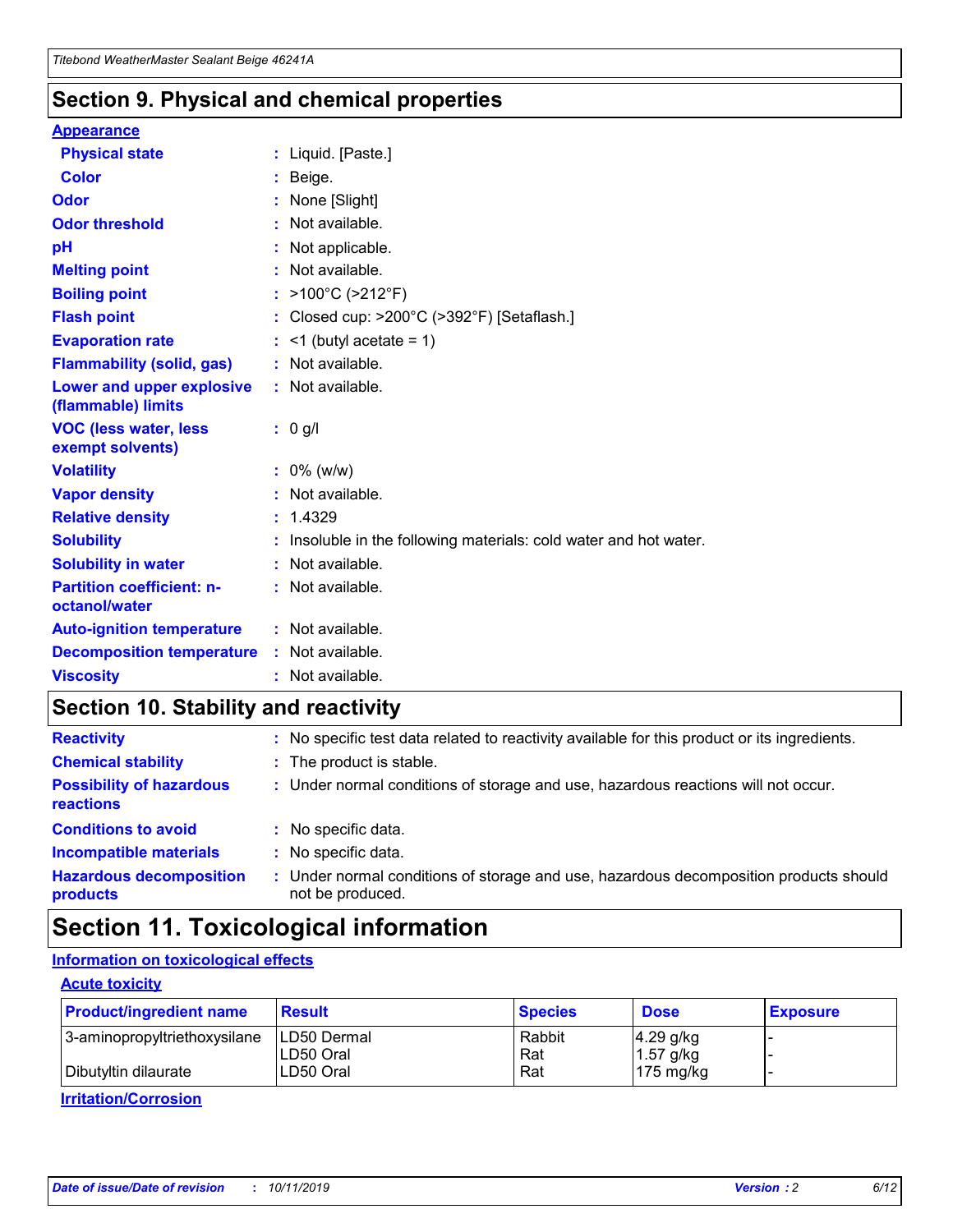## **Section 11. Toxicological information**

| <b>Product/ingredient name</b> | <b>Result</b>            | <b>Species</b> | <b>Score</b> | <b>Exposure</b>           | <b>Observation</b> |
|--------------------------------|--------------------------|----------------|--------------|---------------------------|--------------------|
| 3-aminopropyltriethoxysilane   | Eyes - Mild irritant     | Rabbit         |              | $100$ mg                  |                    |
|                                | Eyes - Severe irritant   | Rabbit         |              | 24 hours 750              |                    |
|                                |                          |                |              | ug                        |                    |
|                                | Skin - Severe irritant   | Rabbit         |              | 24 hours 5                | -                  |
| Dibutyltin dilaurate           | Eyes - Moderate irritant | Rabbit         |              | mg<br><b>24 hours 100</b> |                    |
|                                |                          |                |              | mg                        |                    |
|                                | Skin - Severe irritant   | Rabbit         |              | 500 mg                    | -                  |

#### **Sensitization**

Not available.

#### **Mutagenicity**

Not available.

#### **Carcinogenicity**

Not available.

#### **Reproductive toxicity**

Not available.

#### **Teratogenicity**

Not available.

#### **Specific target organ toxicity (single exposure)**

Not available.

#### **Specific target organ toxicity (repeated exposure)**

| <b>Name</b>                                                                  |                                                                                                                             | <b>Category</b> | <b>Route of</b><br>exposure  | <b>Target organs</b> |
|------------------------------------------------------------------------------|-----------------------------------------------------------------------------------------------------------------------------|-----------------|------------------------------|----------------------|
| Dibutyltin dilaurate                                                         |                                                                                                                             | Category 1      | $\qquad \qquad \blacksquare$ | respiratory system   |
| <b>Aspiration hazard</b><br>Not available.                                   |                                                                                                                             |                 |                              |                      |
| <b>Information on the likely</b><br>routes of exposure                       | : Not available.                                                                                                            |                 |                              |                      |
| <b>Potential acute health effects</b>                                        |                                                                                                                             |                 |                              |                      |
| <b>Eye contact</b>                                                           | : May cause eye irritation.                                                                                                 |                 |                              |                      |
| <b>Inhalation</b>                                                            | : No known significant effects or critical hazards.                                                                         |                 |                              |                      |
| <b>Skin contact</b>                                                          | : May cause skin irritation.                                                                                                |                 |                              |                      |
| <b>Ingestion</b>                                                             | : No known significant effects or critical hazards.                                                                         |                 |                              |                      |
| Symptoms related to the physical, chemical and toxicological characteristics |                                                                                                                             |                 |                              |                      |
| <b>Eye contact</b>                                                           | : Adverse symptoms may include the following:<br>irritation<br>watering<br>redness                                          |                 |                              |                      |
| <b>Inhalation</b>                                                            | : Adverse symptoms may include the following:<br>reduced fetal weight<br>increase in fetal deaths<br>skeletal malformations |                 |                              |                      |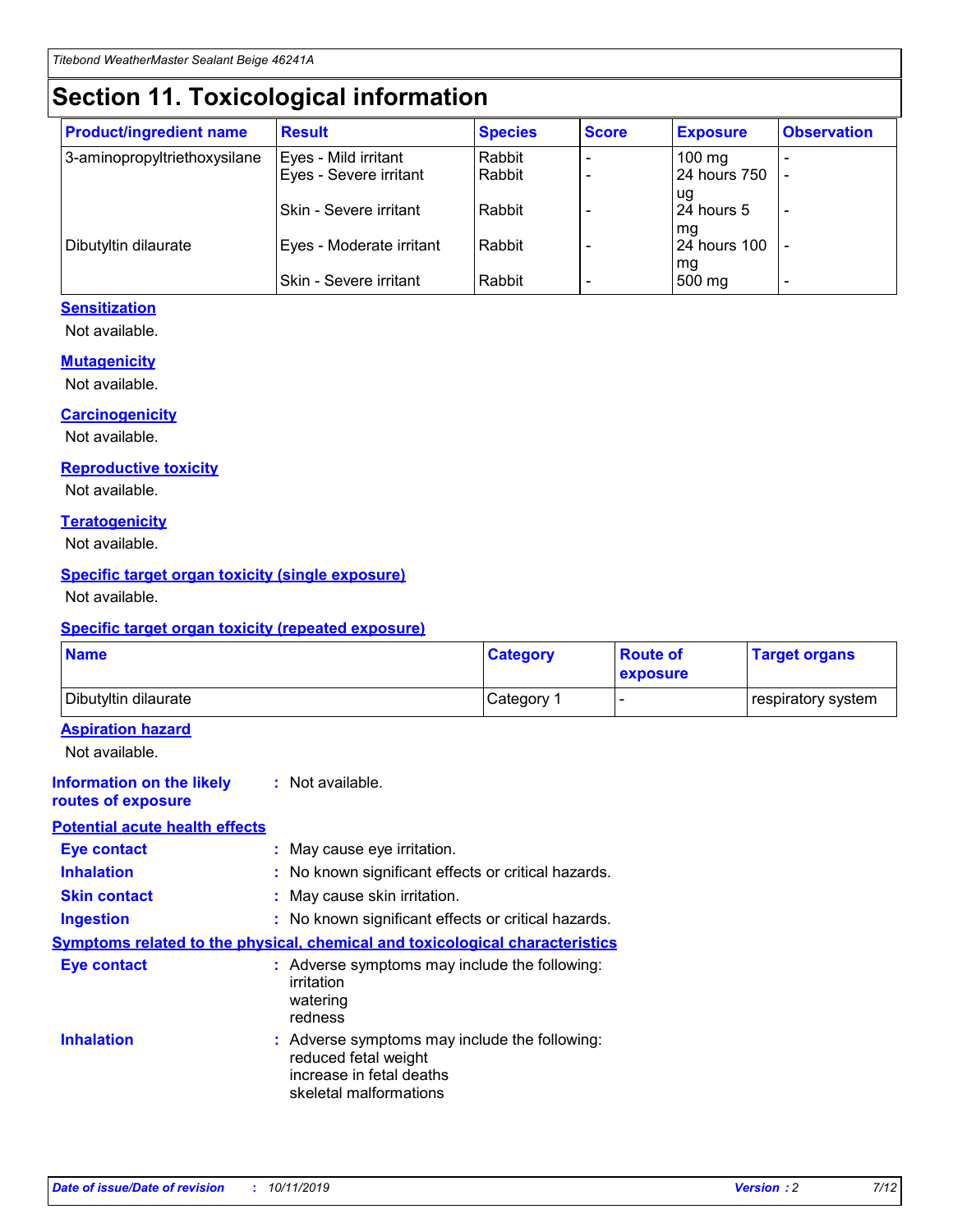## **Section 11. Toxicological information**

| <b>Skin contact</b>                     |                                                                                                          |
|-----------------------------------------|----------------------------------------------------------------------------------------------------------|
|                                         | : Adverse symptoms may include the following:<br>irritation                                              |
|                                         | redness                                                                                                  |
|                                         | reduced fetal weight                                                                                     |
|                                         | increase in fetal deaths                                                                                 |
|                                         | skeletal malformations                                                                                   |
| <b>Ingestion</b>                        | : Adverse symptoms may include the following:                                                            |
|                                         | reduced fetal weight                                                                                     |
|                                         | increase in fetal deaths                                                                                 |
|                                         | skeletal malformations                                                                                   |
|                                         | Delayed and immediate effects and also chronic effects from short and long term exposure                 |
| <b>Short term exposure</b>              |                                                                                                          |
| <b>Potential immediate</b>              | : Not available.                                                                                         |
| effects                                 |                                                                                                          |
| <b>Potential delayed effects</b>        | : Not available.                                                                                         |
| <b>Long term exposure</b>               |                                                                                                          |
| <b>Potential immediate</b>              | : Not available.                                                                                         |
| effects                                 |                                                                                                          |
| <b>Potential delayed effects</b>        | : Not available.                                                                                         |
| <b>Potential chronic health effects</b> |                                                                                                          |
| Not available.                          |                                                                                                          |
| <b>General</b>                          | : Once sensitized, a severe allergic reaction may occur when subsequently exposed to<br>very low levels. |
| <b>Carcinogenicity</b>                  | : No known significant effects or critical hazards.                                                      |
| <b>Mutagenicity</b>                     | No known significant effects or critical hazards.                                                        |
| <b>Teratogenicity</b>                   | May damage the unborn child.                                                                             |
| <b>Developmental effects</b>            | No known significant effects or critical hazards.                                                        |
| <b>Fertility effects</b>                | : May damage fertility.                                                                                  |
| <b>Numerical measures of toxicity</b>   |                                                                                                          |
| <b>Acute toxicity estimates</b>         |                                                                                                          |
|                                         |                                                                                                          |

Not available.

## **Section 12. Ecological information**

#### **Toxicity**

| <b>Product/ingredient name</b> | <b>Result</b>                     | <b>Species</b>                       | <b>Exposure</b> |
|--------------------------------|-----------------------------------|--------------------------------------|-----------------|
| Dibutyltin dilaurate           | Chronic EC10 > 2 mg/l Fresh water | Algae - Scenedesmus<br>I subspicatus | l 96 hours      |

#### **Persistence and degradability**

| <b>Product/ingredient name</b> | <b>Test</b>                                                                    | <b>Result</b>  |                   | <b>Dose</b> | <b>Inoculum</b>         |
|--------------------------------|--------------------------------------------------------------------------------|----------------|-------------------|-------------|-------------------------|
| Dibutyltin dilaurate           | OECD 301F<br>Ready<br>Biodegradability -<br>Manometric<br>Respirometry<br>Test | 23 % - 28 days |                   |             |                         |
| <b>Product/ingredient name</b> | <b>Aquatic half-life</b>                                                       |                | <b>Photolysis</b> |             | <b>Biodegradability</b> |
| Dibutyltin dilaurate           |                                                                                |                |                   |             | Inherent                |

#### **Bioaccumulative potential**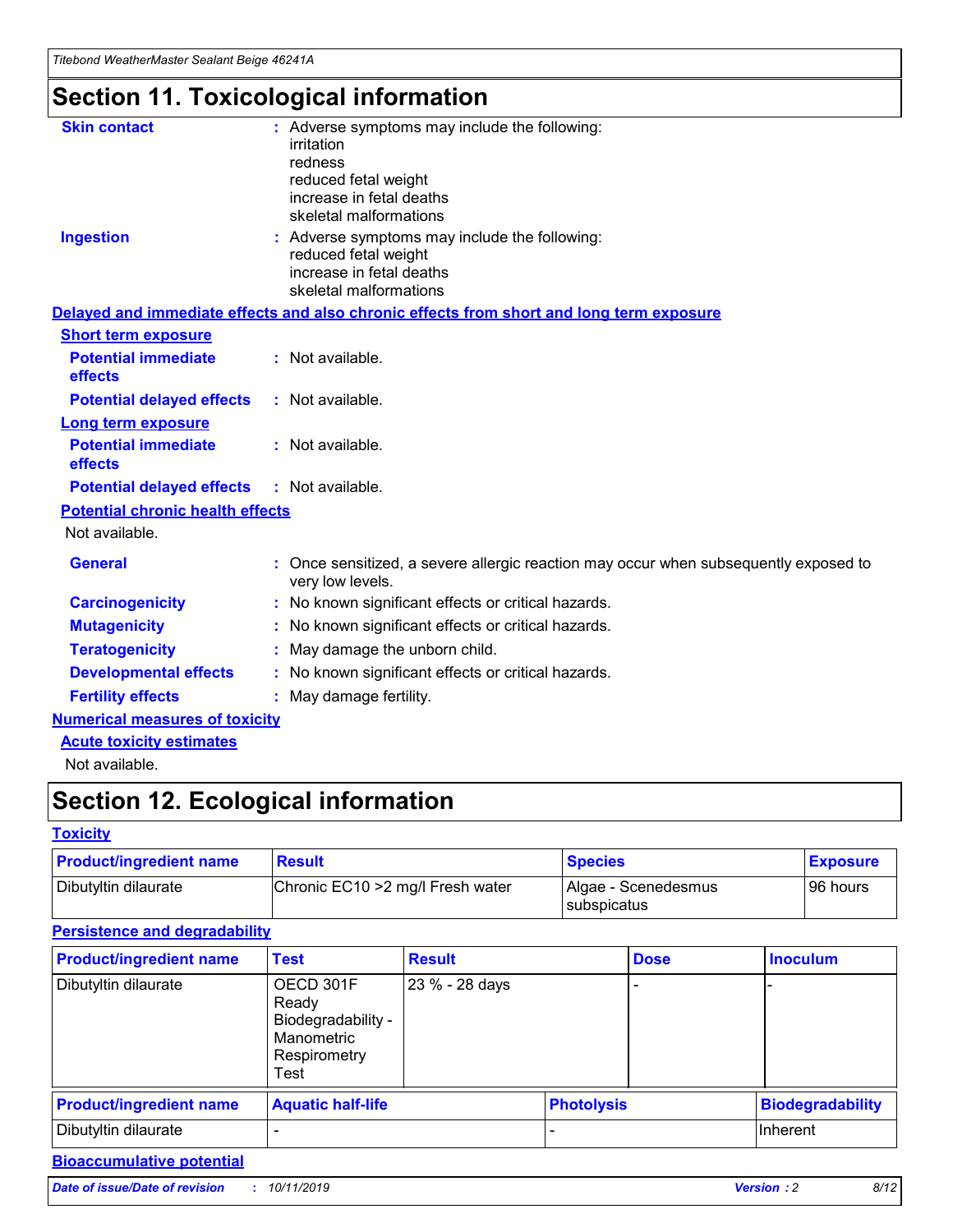## **Section 12. Ecological information**

| <b>Product/ingredient name</b> | $LoaPow$ | <b>BCF</b> | <b>Potential</b> |
|--------------------------------|----------|------------|------------------|
| 3-aminopropyltriethoxysilane   | 1.7      | 3.4        | low              |
| Dibutyltin dilaurate           | 4.44     | 2.91       | low              |

#### **Mobility in soil**

| <i></i>                                                       |                                                     |
|---------------------------------------------------------------|-----------------------------------------------------|
| <b>Soil/water partition</b><br>coefficient (K <sub>oc</sub> ) | : Not available.                                    |
| <b>Other adverse effects</b>                                  | : No known significant effects or critical hazards. |

### **Section 13. Disposal considerations**

**Disposal methods :**

The generation of waste should be avoided or minimized wherever possible. Disposal of this product, solutions and any by-products should at all times comply with the requirements of environmental protection and waste disposal legislation and any regional local authority requirements. Dispose of surplus and non-recyclable products via a licensed waste disposal contractor. Waste should not be disposed of untreated to the sewer unless fully compliant with the requirements of all authorities with jurisdiction. Waste packaging should be recycled. Incineration or landfill should only be considered when recycling is not feasible. This material and its container must be disposed of in a safe way. Care should be taken when handling emptied containers that have not been cleaned or rinsed out. Empty containers or liners may retain some product residues. Avoid dispersal of spilled material and runoff and contact with soil, waterways, drains and sewers.

## **Section 14. Transport information**

|                                      | <b>DOT</b><br><b>Classification</b> | <b>TDG</b><br><b>Classification</b> | <b>Mexico</b><br><b>Classification</b> | <b>ADR/RID</b>           | <b>IMDG</b>     | <b>IATA</b>              |
|--------------------------------------|-------------------------------------|-------------------------------------|----------------------------------------|--------------------------|-----------------|--------------------------|
| <b>UN number</b>                     | Not regulated.                      | Not regulated.                      | Not regulated.                         | Not regulated.           | Not regulated.  | Not regulated.           |
| <b>UN proper</b><br>shipping name    | $\qquad \qquad \blacksquare$        |                                     |                                        |                          |                 |                          |
| <b>Transport</b><br>hazard class(es) | $\overline{\phantom{0}}$            | $\qquad \qquad$                     | $\qquad \qquad$                        | $\overline{\phantom{a}}$ | $\qquad \qquad$ | $\overline{\phantom{0}}$ |
| <b>Packing group</b>                 | $\overline{\phantom{a}}$            | -                                   |                                        |                          |                 |                          |
| <b>Environmental</b><br>hazards      | No.                                 | No.                                 | No.                                    | No.                      | No.             | No.                      |

## **Section 15. Regulatory information**

#### **U.S. Federal regulations**

#### **SARA 302/304**

#### **Composition/information on ingredients**

No products were found.

**SARA 304 RQ :** Not applicable.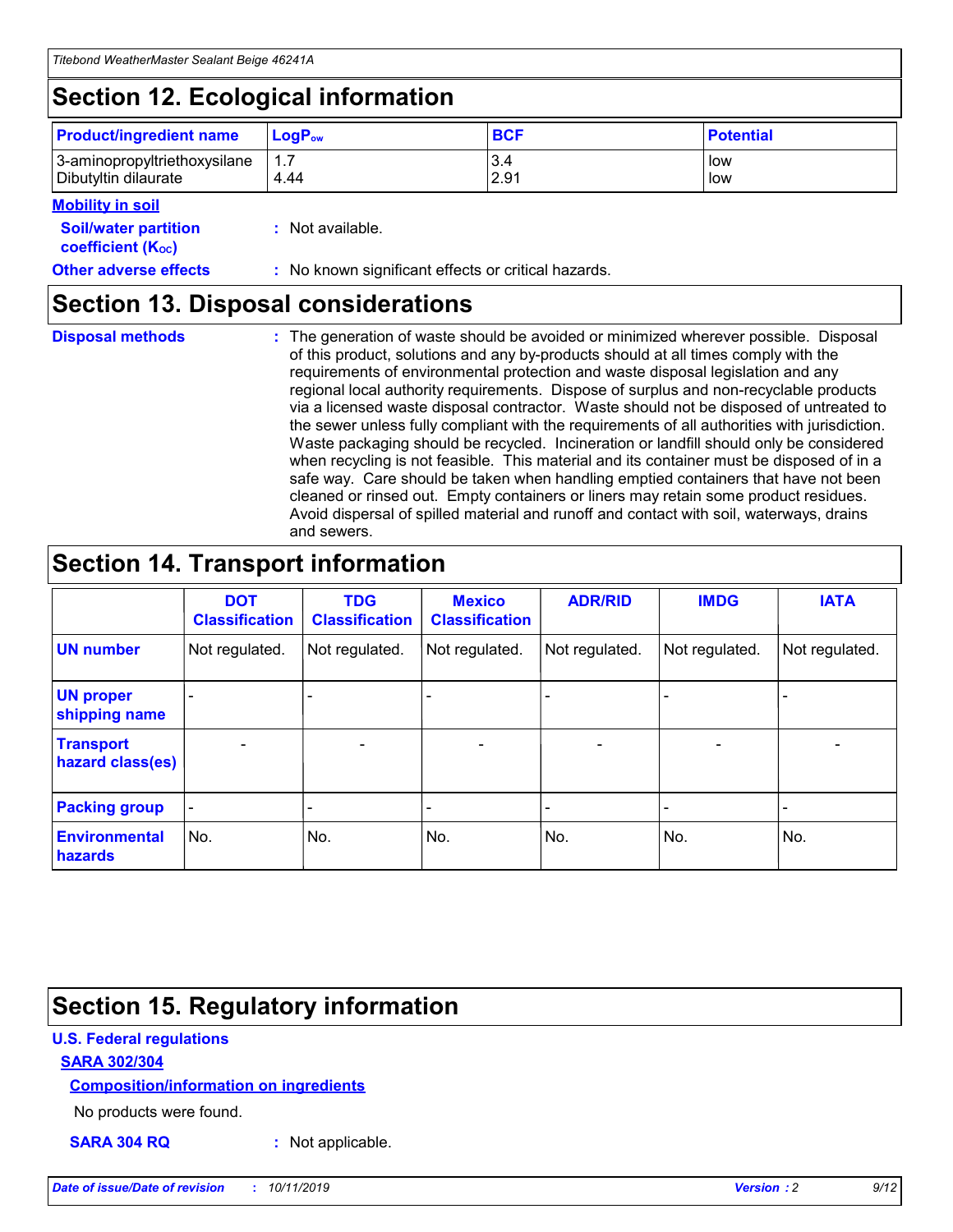## **Section 15. Regulatory information**

#### **SARA 311/312**

**Classification :** EYE IRRITATION - Category 2B SKIN SENSITIZATION - Category 1 TOXIC TO REPRODUCTION (Fertility) - Category 1B TOXIC TO REPRODUCTION (Unborn child) - Category 1B

#### **Composition/information on ingredients**

| <b>Name</b>                  | $\frac{9}{6}$ | <b>Classification</b>                                                                                            |
|------------------------------|---------------|------------------------------------------------------------------------------------------------------------------|
| 3-aminopropyltriethoxysilane | $\leq$ 3      | <b>FLAMMABLE LIQUIDS - Category 4</b><br><b>ACUTE TOXICITY (oral) - Category 4</b>                               |
|                              |               | SKIN IRRITATION - Category 2<br>EYE IRRITATION - Category 2A                                                     |
| Dibutyltin dilaurate         | ≤0.3          | ACUTE TOXICITY (oral) - Category 3<br>SKIN CORROSION - Category 1C                                               |
|                              |               | SERIOUS EYE DAMAGE - Category 1<br>SKIN SENSITIZATION - Category 1<br><b>GERM CELL MUTAGENICITY - Category 2</b> |
|                              |               | TOXIC TO REPRODUCTION (Fertility) - Category 1B<br>TOXIC TO REPRODUCTION (Unborn child) - Category 1B            |
|                              |               | SPECIFIC TARGET ORGAN TOXICITY (REPEATED<br>EXPOSURE) (respiratory system) - Category 1                          |

#### **State regulations**

| <b>Massachusetts</b> | : None of the components are listed. |
|----------------------|--------------------------------------|
| <b>New York</b>      | : None of the components are listed. |
| <b>New Jersey</b>    | : None of the components are listed. |
| Pennsylvania         | : None of the components are listed. |

#### **California Prop. 65**

**A** WARNING: This product can expose you to methanol, which is known to the State of California to cause birth defects or other reproductive harm. For more information go to www.P65Warnings.ca.gov.

| <b>Ingredient name</b> | No significant risk Maximum<br>level | acceptable dosage<br>level |
|------------------------|--------------------------------------|----------------------------|
| methanol               |                                      | Yes.                       |

#### **International regulations**

**Chemical Weapon Convention List Schedules I, II & III Chemicals** Not listed.

#### **Montreal Protocol**

Not listed.

#### **Stockholm Convention on Persistent Organic Pollutants**

Not listed.

#### **UNECE Aarhus Protocol on POPs and Heavy Metals**

Not listed.

#### **Inventory list**

### **China :** All components are listed or exempted.

**United States TSCA 8(b) inventory :** All components are active or exempted.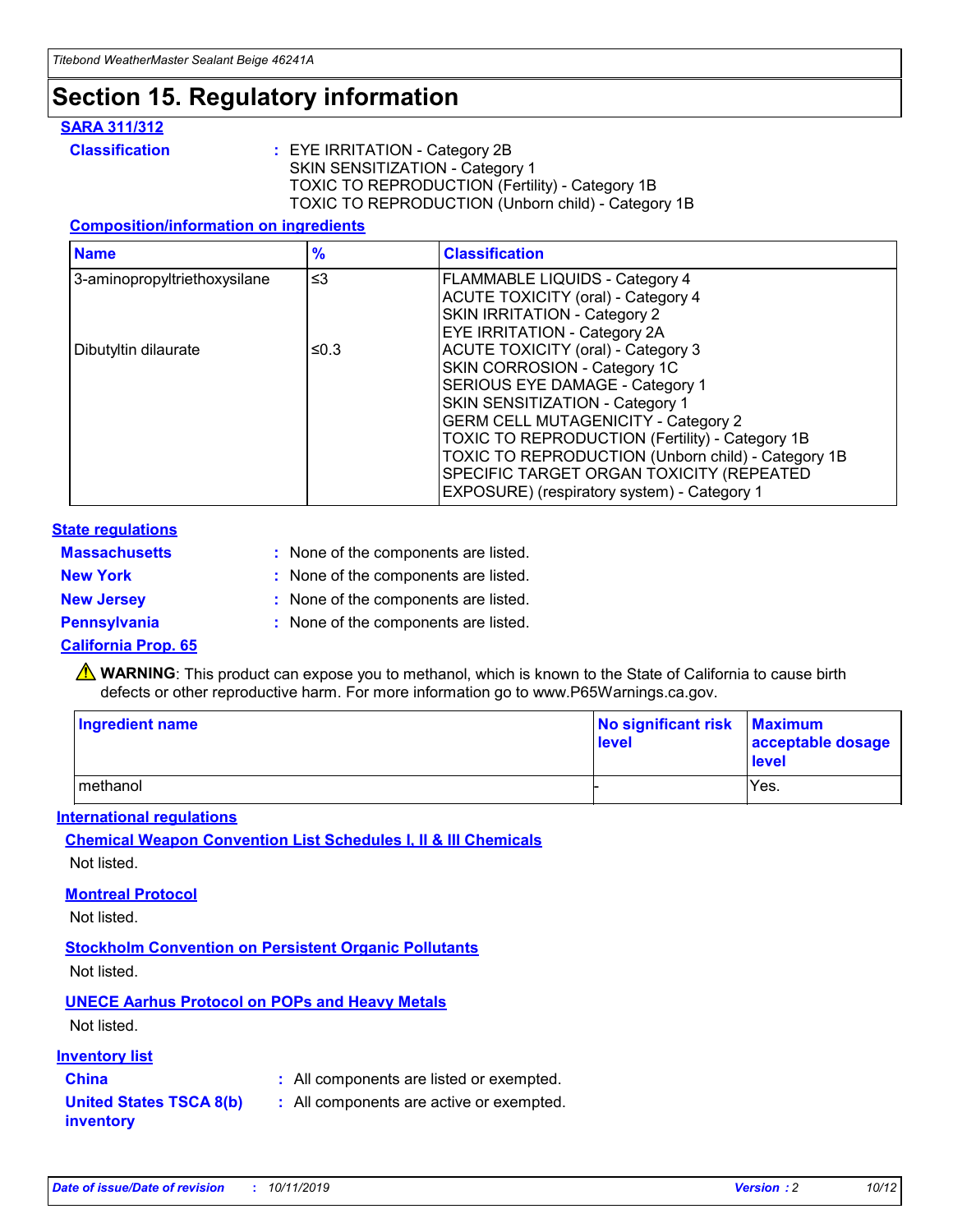## **Section 16. Other information**

**Hazardous Material Information System (U.S.A.)**



**Caution: HMIS® ratings are based on a 0-4 rating scale, with 0 representing minimal hazards or risks, and 4 representing significant hazards or risks. Although HMIS® ratings and the associated label are not required on SDSs or products leaving a facility under 29 CFR 1910.1200, the preparer may choose to provide them. HMIS® ratings are to be used with a fully implemented HMIS® program. HMIS® is a registered trademark and service mark of the American Coatings Association, Inc.**

**The customer is responsible for determining the PPE code for this material. For more information on HMIS® Personal Protective Equipment (PPE) codes, consult the HMIS® Implementation Manual.**

#### **National Fire Protection Association (U.S.A.)**



**Reprinted with permission from NFPA 704-2001, Identification of the Hazards of Materials for Emergency Response Copyright ©1997, National Fire Protection Association, Quincy, MA 02269. This reprinted material is not the complete and official position of the National Fire Protection Association, on the referenced subject which is represented only by the standard in its entirety.**

**Copyright ©2001, National Fire Protection Association, Quincy, MA 02269. This warning system is intended to be interpreted and applied only by properly trained individuals to identify fire, health and reactivity hazards of chemicals. The user is referred to certain limited number of chemicals with recommended classifications in NFPA 49 and NFPA 325, which would be used as a guideline only. Whether the chemicals are classified by NFPA or not, anyone using the 704 systems to classify chemicals does so at their own risk.**

**Procedure used to derive the classification**

| <b>Classification</b>                                                                                                                                                    |                                                                                                                                                  | <b>Justification</b>                                                                                                                                                                                                                                                                                                                                                                                                 |  |
|--------------------------------------------------------------------------------------------------------------------------------------------------------------------------|--------------------------------------------------------------------------------------------------------------------------------------------------|----------------------------------------------------------------------------------------------------------------------------------------------------------------------------------------------------------------------------------------------------------------------------------------------------------------------------------------------------------------------------------------------------------------------|--|
| EYE IRRITATION - Category 2B<br>SKIN SENSITIZATION - Category 1<br>TOXIC TO REPRODUCTION (Fertility) - Category 1B<br>TOXIC TO REPRODUCTION (Unborn child) - Category 1B |                                                                                                                                                  | Expert judgment<br>Expert judgment<br>Expert judgment<br>Expert judgment                                                                                                                                                                                                                                                                                                                                             |  |
| <b>History</b>                                                                                                                                                           |                                                                                                                                                  |                                                                                                                                                                                                                                                                                                                                                                                                                      |  |
| Date of printing                                                                                                                                                         | : 4/22/2022                                                                                                                                      |                                                                                                                                                                                                                                                                                                                                                                                                                      |  |
| Date of issue/Date of<br>revision                                                                                                                                        | : 10/11/2019                                                                                                                                     |                                                                                                                                                                                                                                                                                                                                                                                                                      |  |
| Date of previous issue                                                                                                                                                   | : 10/16/2020                                                                                                                                     |                                                                                                                                                                                                                                                                                                                                                                                                                      |  |
| <b>Version</b>                                                                                                                                                           | $\therefore$ 2                                                                                                                                   |                                                                                                                                                                                                                                                                                                                                                                                                                      |  |
| <b>Key to abbreviations</b>                                                                                                                                              | $\therefore$ ATE = Acute Toxicity Estimate<br><b>BCF</b> = Bioconcentration Factor<br>IBC = Intermediate Bulk Container<br>$UN = United Nations$ | GHS = Globally Harmonized System of Classification and Labelling of Chemicals<br>IATA = International Air Transport Association<br><b>IMDG = International Maritime Dangerous Goods</b><br>LogPow = logarithm of the octanol/water partition coefficient<br>MARPOL = International Convention for the Prevention of Pollution From Ships, 1973<br>as modified by the Protocol of 1978. ("Marpol" = marine pollution) |  |